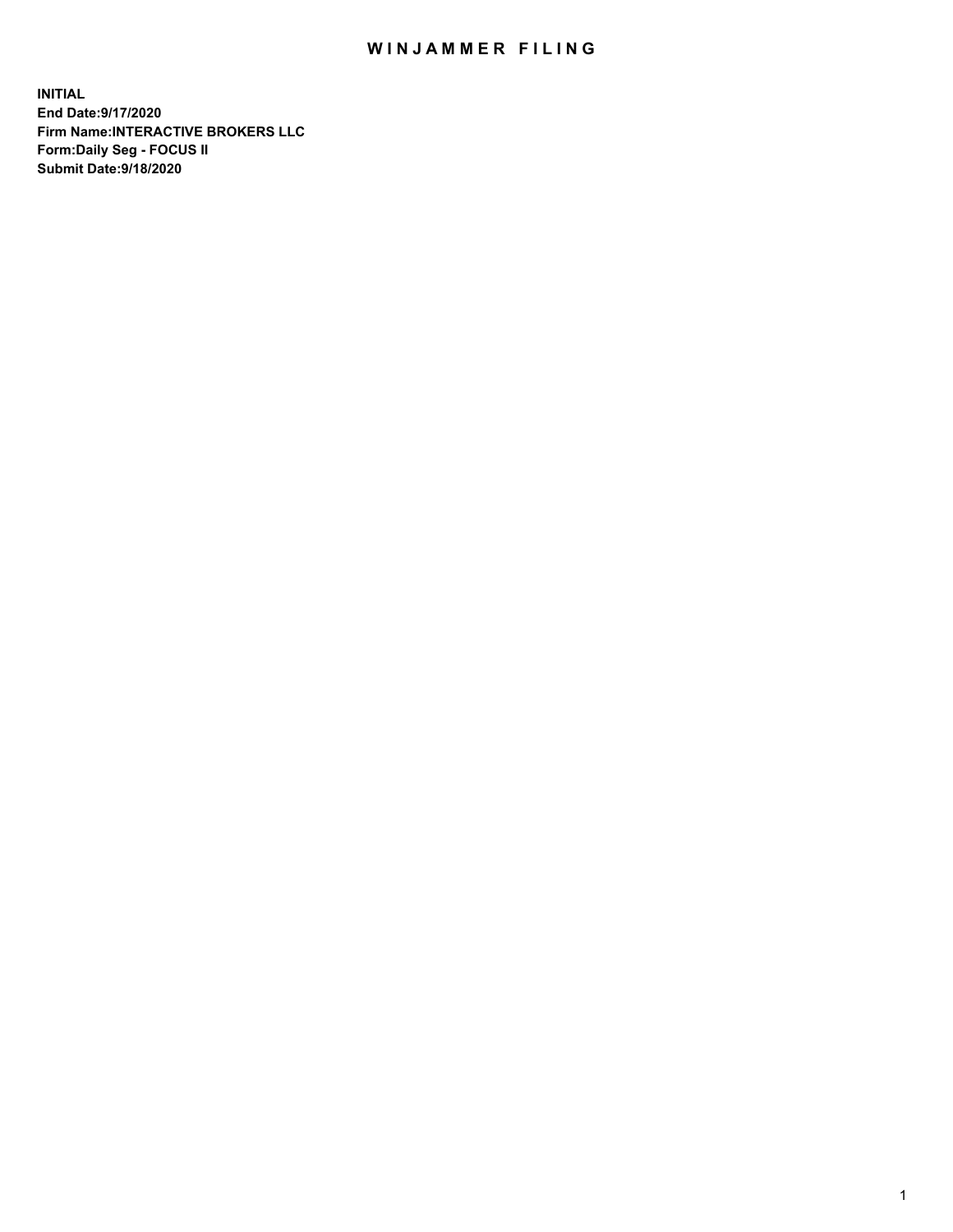**INITIAL End Date:9/17/2020 Firm Name:INTERACTIVE BROKERS LLC Form:Daily Seg - FOCUS II Submit Date:9/18/2020 Daily Segregation - Cover Page**

| Name of Company                                                                                                                                                                                                                                                                                                                | <b>INTERACTIVE BROKERS LLC</b>                                                   |
|--------------------------------------------------------------------------------------------------------------------------------------------------------------------------------------------------------------------------------------------------------------------------------------------------------------------------------|----------------------------------------------------------------------------------|
| <b>Contact Name</b>                                                                                                                                                                                                                                                                                                            | James Menicucci                                                                  |
| <b>Contact Phone Number</b>                                                                                                                                                                                                                                                                                                    | 203-618-8085                                                                     |
| <b>Contact Email Address</b>                                                                                                                                                                                                                                                                                                   | jmenicucci@interactivebrokers.c<br>om                                            |
| FCM's Customer Segregated Funds Residual Interest Target (choose one):<br>a. Minimum dollar amount: ; or<br>b. Minimum percentage of customer segregated funds required:% ; or<br>c. Dollar amount range between: and; or<br>d. Percentage range of customer segregated funds required between:% and%.                         | <u>0</u><br>$\overline{\mathbf{0}}$<br>155,000,000 245,000,000<br>0 <sub>0</sub> |
| FCM's Customer Secured Amount Funds Residual Interest Target (choose one):<br>a. Minimum dollar amount: ; or<br>b. Minimum percentage of customer secured funds required:% ; or<br>c. Dollar amount range between: and; or<br>d. Percentage range of customer secured funds required between:% and%.                           | <u>0</u><br>$\overline{\mathbf{0}}$<br>80,000,000 120,000,000<br>0 <sub>0</sub>  |
| FCM's Cleared Swaps Customer Collateral Residual Interest Target (choose one):<br>a. Minimum dollar amount: ; or<br>b. Minimum percentage of cleared swaps customer collateral required:% ; or<br>c. Dollar amount range between: and; or<br>d. Percentage range of cleared swaps customer collateral required between:% and%. | <u>0</u><br>$\underline{\mathbf{0}}$<br>0 <sub>0</sub><br>0 <sub>0</sub>         |

Attach supporting documents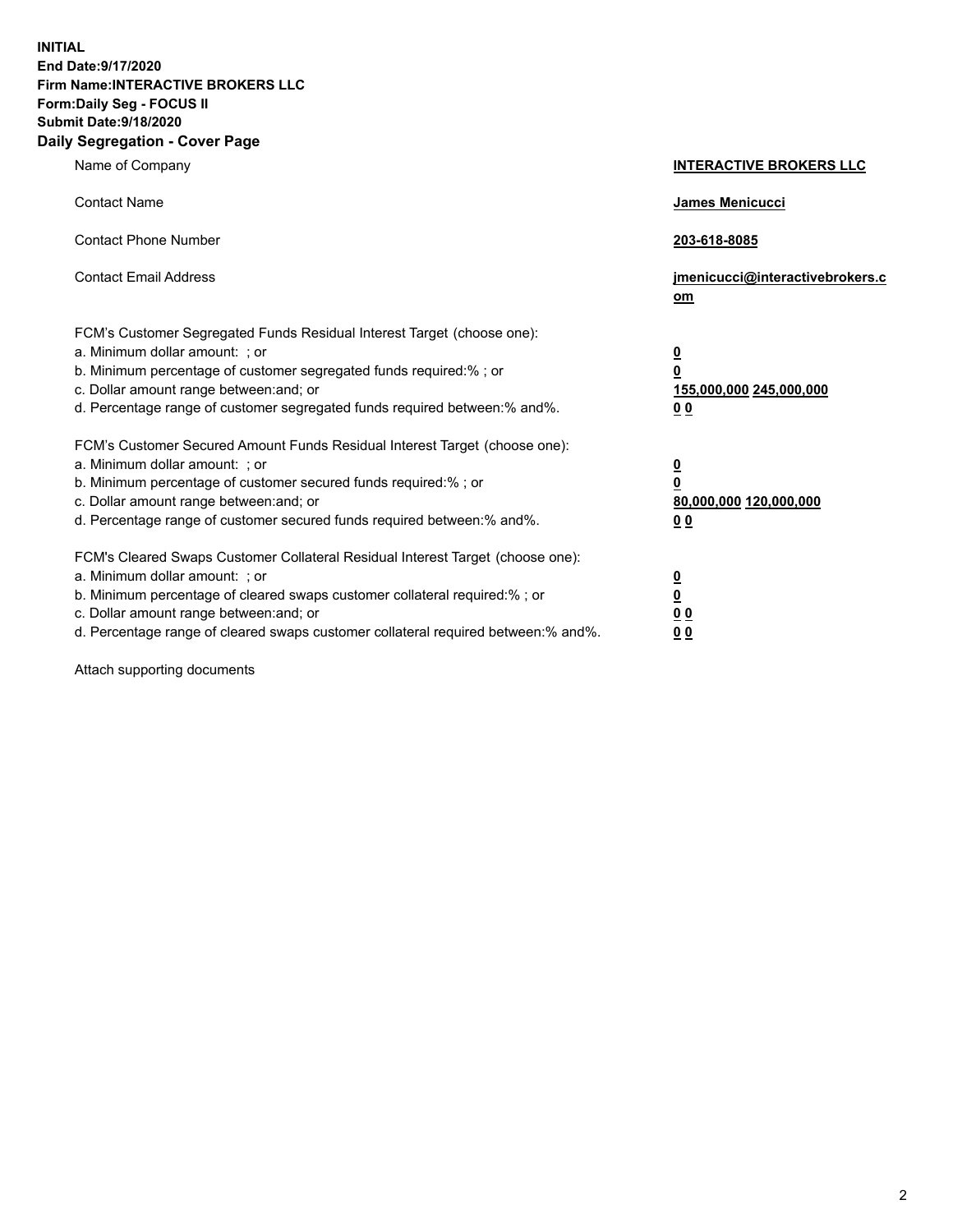**INITIAL End Date:9/17/2020 Firm Name:INTERACTIVE BROKERS LLC Form:Daily Seg - FOCUS II Submit Date:9/18/2020 Daily Segregation - Secured Amounts**

|     | Daily Ocglegation - Occuled Anioants                                                        |                               |
|-----|---------------------------------------------------------------------------------------------|-------------------------------|
|     | Foreign Futures and Foreign Options Secured Amounts                                         |                               |
|     | Amount required to be set aside pursuant to law, rule or regulation of a foreign            | $0$ [7305]                    |
|     | government or a rule of a self-regulatory organization authorized thereunder                |                               |
| 1.  | Net ledger balance - Foreign Futures and Foreign Option Trading - All Customers             |                               |
|     | A. Cash                                                                                     | 606,938,851 [7315]            |
|     | B. Securities (at market)                                                                   | $0$ [7317]                    |
| 2.  | Net unrealized profit (loss) in open futures contracts traded on a foreign board of trade   | -1,002,622 [7325]             |
| 3.  | Exchange traded options                                                                     |                               |
|     | a. Market value of open option contracts purchased on a foreign board of trade              | 2,889,957 [7335]              |
|     | b. Market value of open contracts granted (sold) on a foreign board of trade                | $-1,382,131$ [7337]           |
| 4.  | Net equity (deficit) (add lines 1. 2. and 3.)                                               | 607,444,055 [7345]            |
| 5.  | Account liquidating to a deficit and account with a debit balances - gross amount           | 10,672 [7351]                 |
|     | Less: amount offset by customer owned securities                                            | 0 [7352] 10,672 [7354]        |
| 6.  | Amount required to be set aside as the secured amount - Net Liquidating Equity              | 607,454,727 [7355]            |
|     | Method (add lines 4 and 5)                                                                  |                               |
| 7.  | Greater of amount required to be set aside pursuant to foreign jurisdiction (above) or line | 607,454,727 [7360]            |
|     | 6.                                                                                          |                               |
|     | FUNDS DEPOSITED IN SEPARATE REGULATION 30.7 ACCOUNTS                                        |                               |
| 1.  | Cash in banks                                                                               |                               |
|     | A. Banks located in the United States                                                       | 76,454,443 [7500]             |
|     | B. Other banks qualified under Regulation 30.7                                              | 0 [7520] 76,454,443 [7530]    |
| 2.  | Securities                                                                                  |                               |
|     | A. In safekeeping with banks located in the United States                                   | 499,890,000 [7540]            |
|     | B. In safekeeping with other banks qualified under Regulation 30.7                          | 0 [7560] 499,890,000 [7570]   |
| 3.  | Equities with registered futures commission merchants                                       |                               |
|     | A. Cash                                                                                     | $0$ [7580]                    |
|     | <b>B.</b> Securities                                                                        | $0$ [7590]                    |
|     | C. Unrealized gain (loss) on open futures contracts                                         | $0$ [7600]                    |
|     | D. Value of long option contracts                                                           | $0$ [7610]                    |
|     | E. Value of short option contracts                                                          | 0 [7615] 0 [7620]             |
| 4.  | Amounts held by clearing organizations of foreign boards of trade                           |                               |
|     | A. Cash                                                                                     | $0$ [7640]                    |
|     | <b>B.</b> Securities                                                                        | $0$ [7650]                    |
|     | C. Amount due to (from) clearing organization - daily variation                             | $0$ [7660]                    |
|     | D. Value of long option contracts                                                           | $0$ [7670]                    |
|     | E. Value of short option contracts                                                          | 0 [7675] 0 [7680]             |
| 5.  | Amounts held by members of foreign boards of trade                                          |                               |
|     | A. Cash                                                                                     | 147,322,583 [7700]            |
|     | <b>B.</b> Securities                                                                        | $0$ [7710]                    |
|     | C. Unrealized gain (loss) on open futures contracts                                         | 1,874,429 [7720]              |
|     | D. Value of long option contracts                                                           | 2,889,957 [7730]              |
|     | E. Value of short option contracts                                                          | -1,382,131 [7735] 150,704,838 |
|     |                                                                                             | $[7740]$                      |
| 6.  | Amounts with other depositories designated by a foreign board of trade                      | $0$ [7760]                    |
| 7.  | Segregated funds on hand                                                                    | $0$ [7765]                    |
| 8.  | Total funds in separate section 30.7 accounts                                               | 727,049,281 [7770]            |
| 9.  | Excess (deficiency) Set Aside for Secured Amount (subtract line 7 Secured Statement         |                               |
|     | Page 1 from Line 8)                                                                         | 119,594,554 [7380]            |
| 10. | Management Target Amount for Excess funds in separate section 30.7 accounts                 | 80,000,000 [7780]             |
| 11. | Excess (deficiency) funds in separate 30.7 accounts over (under) Management Target          | 39,594,554 [7785]             |
|     |                                                                                             |                               |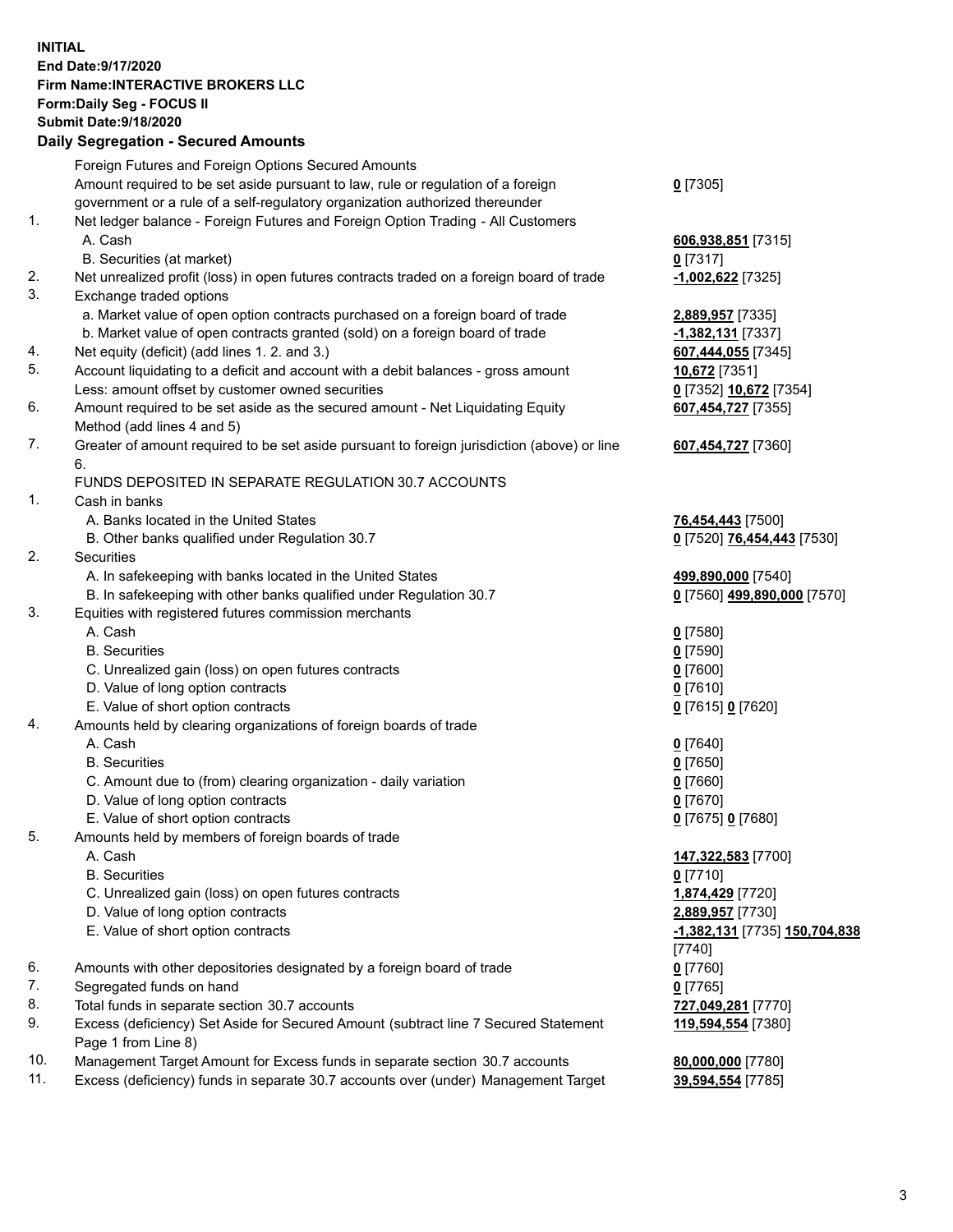**INITIAL End Date:9/17/2020 Firm Name:INTERACTIVE BROKERS LLC Form:Daily Seg - FOCUS II Submit Date:9/18/2020 Daily Segregation - Segregation Statement** SEGREGATION REQUIREMENTS(Section 4d(2) of the CEAct) 1. Net ledger balance A. Cash **5,486,558,467** [7010] B. Securities (at market) **0** [7020] 2. Net unrealized profit (loss) in open futures contracts traded on a contract market **51,049,647** [7030] 3. Exchange traded options A. Add market value of open option contracts purchased on a contract market **273,754,637** [7032] B. Deduct market value of open option contracts granted (sold) on a contract market **-230,266,168** [7033] 4. Net equity (deficit) (add lines 1, 2 and 3) **5,581,096,583** [7040] 5. Accounts liquidating to a deficit and accounts with debit balances - gross amount **6,136,857** [7045] Less: amount offset by customer securities **0** [7047] **6,136,857** [7050] 6. Amount required to be segregated (add lines 4 and 5) **5,587,233,440** [7060] FUNDS IN SEGREGATED ACCOUNTS 7. Deposited in segregated funds bank accounts A. Cash **1,277,255,917** [7070] B. Securities representing investments of customers' funds (at market) **2,526,352,170** [7080] C. Securities held for particular customers or option customers in lieu of cash (at market) **0** [7090] 8. Margins on deposit with derivatives clearing organizations of contract markets A. Cash **5,287,221** [7100] B. Securities representing investments of customers' funds (at market) **1,945,425,628** [7110] C. Securities held for particular customers or option customers in lieu of cash (at market) **0** [7120] 9. Net settlement from (to) derivatives clearing organizations of contract markets **-711,622** [7130] 10. Exchange traded options A. Value of open long option contracts **273,564,063** [7132] B. Value of open short option contracts **-230,307,046** [7133] 11. Net equities with other FCMs A. Net liquidating equity **0** [7140] B. Securities representing investments of customers' funds (at market) **0** [7160] C. Securities held for particular customers or option customers in lieu of cash (at market) **0** [7170] 12. Segregated funds on hand **0** [7150] 13. Total amount in segregation (add lines 7 through 12) **5,796,866,331** [7180] 14. Excess (deficiency) funds in segregation (subtract line 6 from line 13) **209,632,891** [7190] 15. Management Target Amount for Excess funds in segregation **155,000,000** [7194] 16. Excess (deficiency) funds in segregation over (under) Management Target Amount **54,632,891** [7198]

Excess